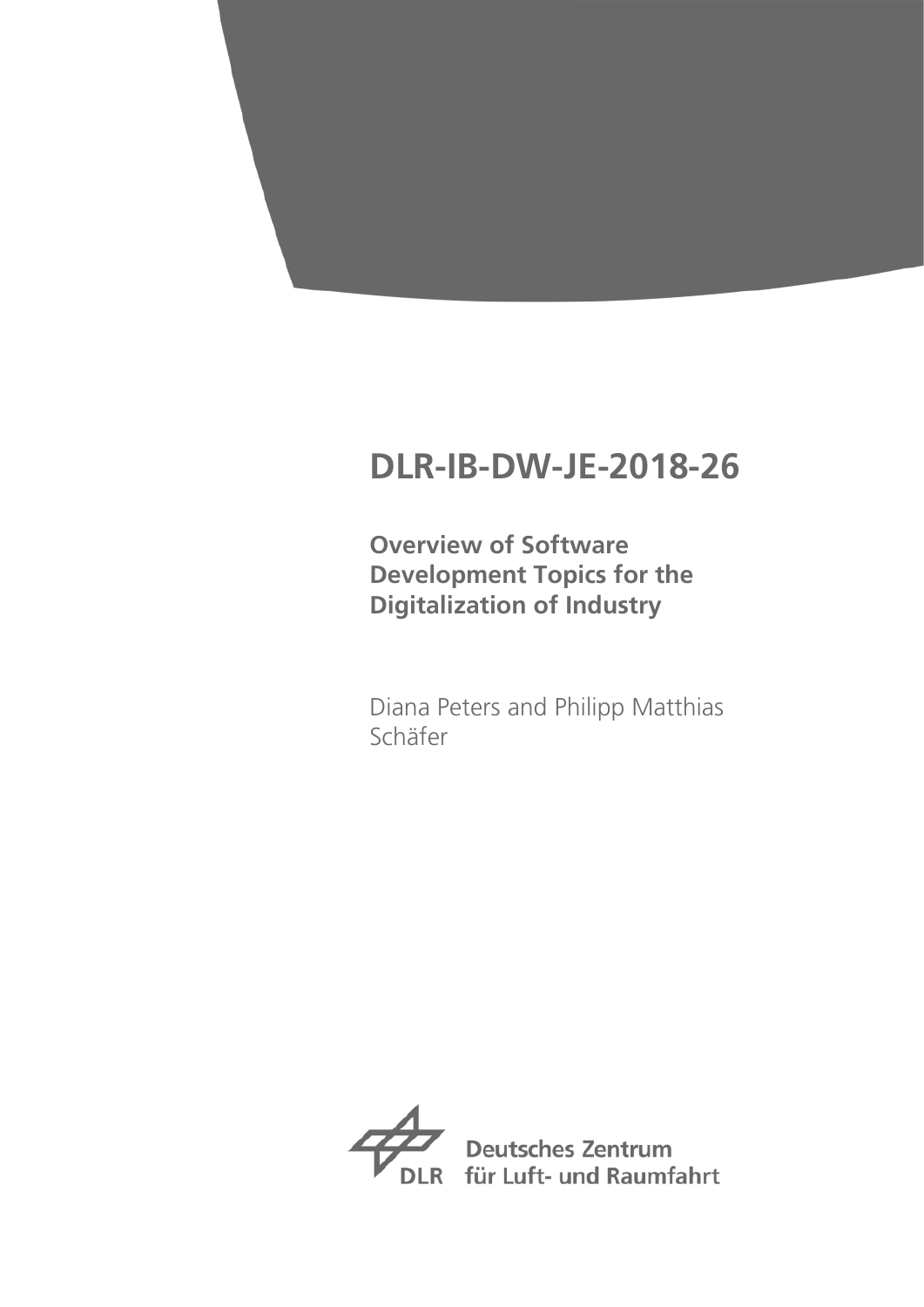# Overview of Software Development Topics for the Digitalization of Industry

Diana Peters and Philipp Matthias Schäfer

February 1, 2018

# **Contents**

| $\mathbf 1$ | Introduction                                                   | $\mathbf 1$                                                                    |
|-------------|----------------------------------------------------------------|--------------------------------------------------------------------------------|
| $\bf{2}$    | Concepts<br>2.1<br>2.2<br>2.3<br>2.4<br>2.5                    | $\overline{2}$<br>$\overline{2}$<br>$\overline{2}$<br>3<br>3<br>3              |
| 3           | <b>Tools</b><br>3.1<br>3.2<br>3.3<br>3.3.1<br>3.4              | 3<br>$\overline{4}$<br>$\overline{4}$<br>$\overline{4}$<br>$\overline{4}$<br>5 |
| 4           | <b>Standard Bodies and Industry Consortiums</b>                | 5                                                                              |
|             | <b>A</b> Communication Protocols                               | 6                                                                              |
| B.          | Platforms<br>B.1<br>B.2<br>B.3                                 | 6<br>6<br>6<br>7                                                               |
|             | <b>C</b> IoT Frameworks                                        | 7                                                                              |
|             | D Ontologies                                                   | 8                                                                              |
| E           | <b>Standard Bodies and Industry Digitalization Consortiums</b> | 8                                                                              |
|             | <b>F</b> Organizational Frameworks                             | 9                                                                              |

# 1 Introduction

At the beginning of the 2010s, governments and industry consortiums intensified their efforts to promote the digitalization of industry. They founded various initiatives for this purpose. Germany's "Plattform Industry 4.0", France's "Alliance Industrie du Future", Japan's "Robot Revolution Initative", and the "Industrial Internet Consoritum" are some of the big ones. There are a lot more on various levels of specialization and geographical affiliation. Two maps published by the European Union exemplify this: [1] [2].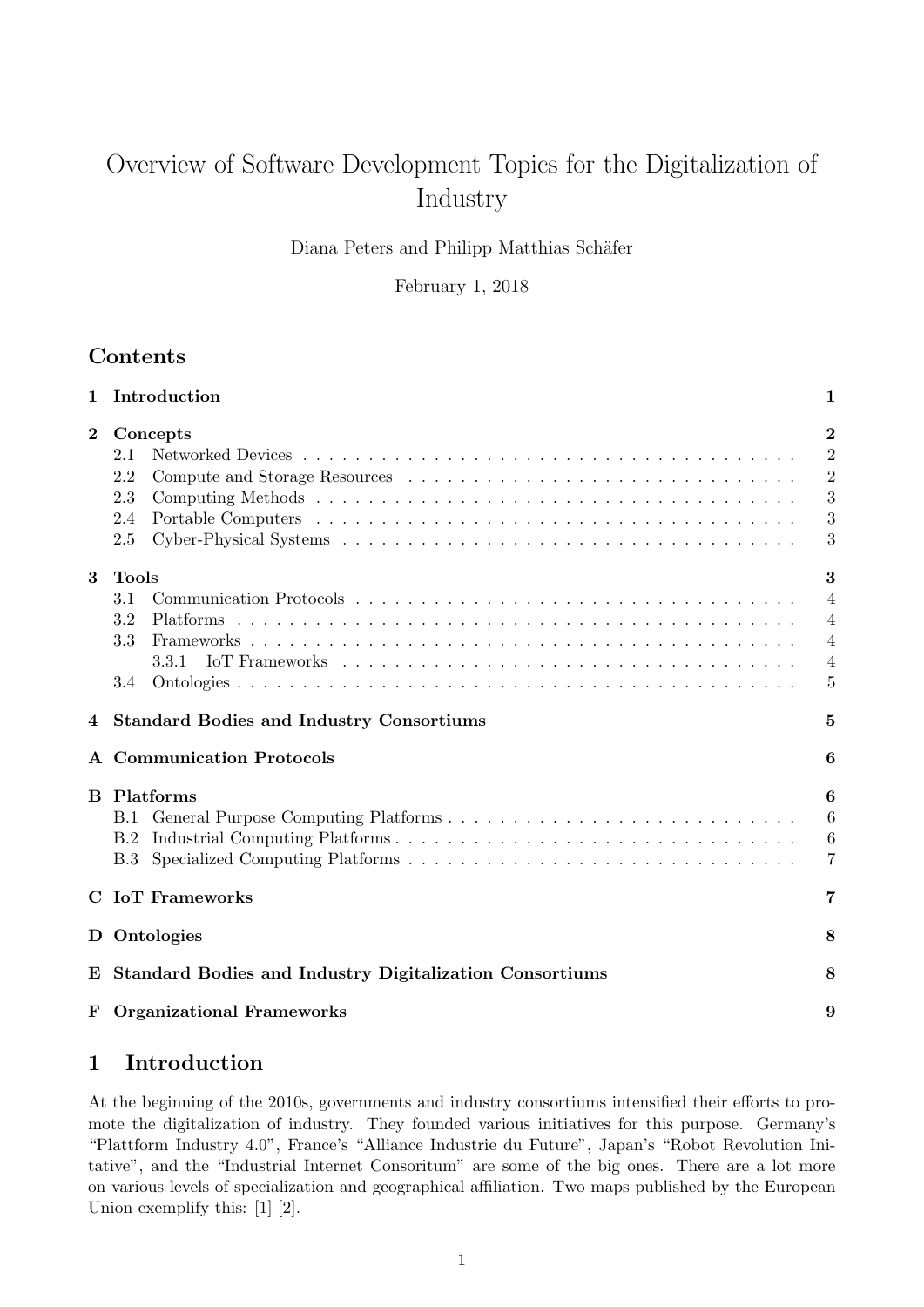These efforts come in the wake of several technological advances. Cheaper and smaller sensor and networking equipment enable the supervision of every detail in production and operation. Commoditized computing and storage resources allow to process the incurring data. Improved data processing methods make it possible to come to decisions based on that data. Here, machine learning is of particular note. Portable computers—tablets, smartwatches, and smartglasses—provide location independent access to information for humans. In Section 2 we introduce these conceptual building blocks of the digitalization of industry.

Employing these technologies allows to simplify and automate more processes than before. Some examples are automatic maintenance scheduling, automatic quality control, and location independent information delivery to workers.

There are various software tools that belong to the before mentioned conceptual categories. This includes platforms, frameworks, protocols, and ontologies. In Section 3 we describe such tools. We list concrete instances in the appendices.

Finally, there are abstract guidelines that are relevant to software developement for the digitalization of industry. They come in the form of standards, recommendations, and organizational frameworks. Standard bodies and industrial consortiums publish these guidelines. We discuss both publications and their publishing organizations in Section 4. Again, we list concrete instances in the appendices.

In this paper, we give definitions of the terms used in the context of the digitalization of industry. In addition, we describe the state of the art restricted to the software side of the digitalization of industry.

## 2 Concepts

#### 2.1 Networked Devices

Given cheap and miniaturized networking equipment, any electrical device—whether RFID tags, sensors, actuators, or compounds thereof—can be connected to a local network or the internet. They can then remotely receive commands and send data. This spawned the idea of the "Internet of Things" [23] [25], a term coined by Kevin Ashton in 1999 [4]: Machines, sensors, and even parts in production get connected and provide a slew of information about themselves and their environment, including their bearers or users.

The network interfaces of physical devices form connections between the digitial and the analog—or between the cyber and the physical—world. They are thus the basis of the digitalization of industrial processes.

For the purpose of this paper, only the software side of these network interfaces is of interest.

#### 2.2 Compute and Storage Resources

Virtualizing computing and storage resources allows their flexible allocation, which leads to less idle resources and thus cost reduction. Offerings of virtualized computing and storage resources are called Infrastructure as a Service (IaaS). These services make one-time use of expensive hardware affordable.

On top of this infrastructure can run the basic components of applications, for example load balancers, web servers, and databases. Offerings of this type are called Platform as a Service (PaaS). These services are interesting for application developers that want to delegate part of the management of basic components.

Finally, actual software, for example CRMs and ERPs, can be built upon these basic application components. Offerings of end user ready software are called Software as a Service (SaaS).

So there are four levels of abstraction: the hardware, the virtualization layer, the platform layer, and the end user software. An enterprise can decide which of these levels it wants under its direct control. There are software frameworks that allow to set up each level on on-premises hardware.

Starting at the platform level, there are commercial offerings designed for general industry or even industry specific problems.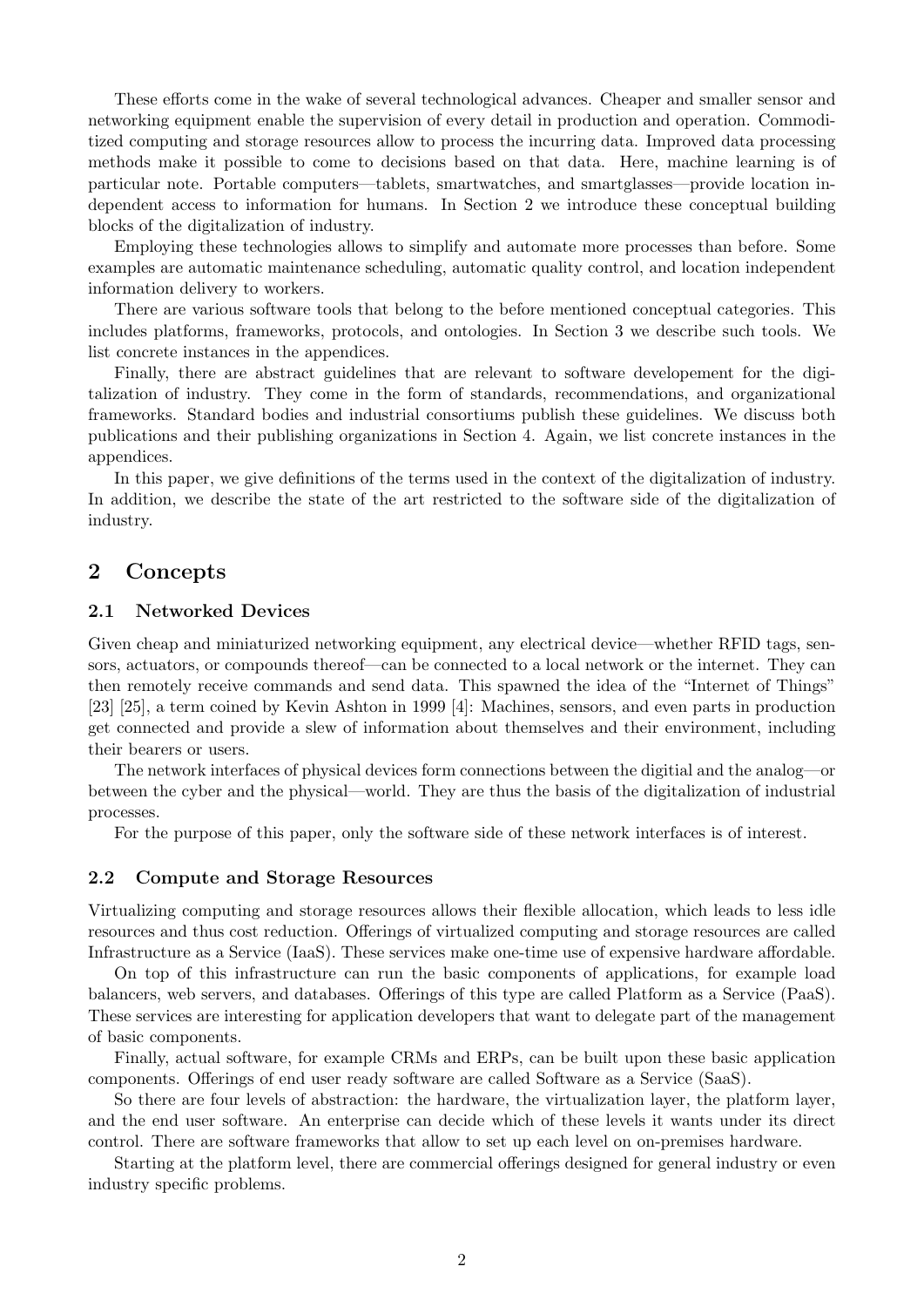The use of external services as described in the previous paragraphs is called Cloud Computing <sup>1</sup>. Cloud Computing allows a company to outsource the management of IT infrastructure up to one of the above mentioned levels.

Cloud Computing is associated with higher latencies than on-premise computing. In situations with small, specialized computations, latency can be reduced by moving the computation closer to the actors and sensors, i.e. to the border of the network. This approach is called Fog Computing [5] [20].

In addition to providing lower latencies, Fog Computing allows to keep sensitive data on-premise. Sadeghi et al. give an overview of the security challenges that arise with the industrial internet of things [19].

#### 2.3 Computing Methods

While new methods get developed and existing methods are improved all the time, the availability of more and more computing resources as well as data has led to considerable advances in machine learning research [12]. Computer Vision is a field, relevant to the digitalization of industry, that profited a lot from these developements.

#### 2.4 Portable Computers

Another result of advancements in miniaturization of computing and networking equipment is the advent of portable computing devices, that started at the end of the last century. Tablet computers, smartphones, smartwatches, and smartglasses all fall into this category.

These portable computers are one kind of networked devices. This allows them to provide location independent access to information, in the case of smartwatches and smartglasses even with little to no limitations to the use of the users hands.

Smartglasses can be further divided into virtual reality (VR) glasses and augmented (or mixed) reality (AR) glasses. The former allow the wearer to see a completely virtual reality (VR), while the latter superimpose images on the real world. Both have applications in an industrial context. VR glasses can be used to design or train in a virtual setting, while AR can be used to superimpose information in manufacturing or logistics settings.

Some of these devices do not only provide information for the user but also act as sensors and can detect for example tiredness or stress which can result in the suggestion to take a break or even prevent a machine from being operated by a tired worker [16].

#### 2.5 Cyber-Physical Systems

The combination of a physical device and closely associated software, whose states influence each other, forms a cyber-physical system, a term coind by Helen Gill [15]. The associated software itself can be any combination of a virtual representation of the physical device and business logic. In the special case that the virtual representation faithfully mimics the physical device, the virtual representation is called a digital or virtual twin.

Knight et al. provide a formal definition for *cyber-physical system* in [13].

Making every machine, tool, and produced part a cyber-physical system is the driving vision behind the digitalization of industry.

## 3 Tools

Software systems for the digitalization of industry consist of several parts. Communication protocols enable the data transfer from and to networked devices. This data is sent and received by software based on frameworks running on platforms, as defined in the introduction.

The following sections give an overview of communication protocols, software frameworks, and computing platforms that are relevant for the digitalization of industry.

<sup>&</sup>lt;sup>1</sup>The term arguably derives from the use of clouds to depict networks in diagrams.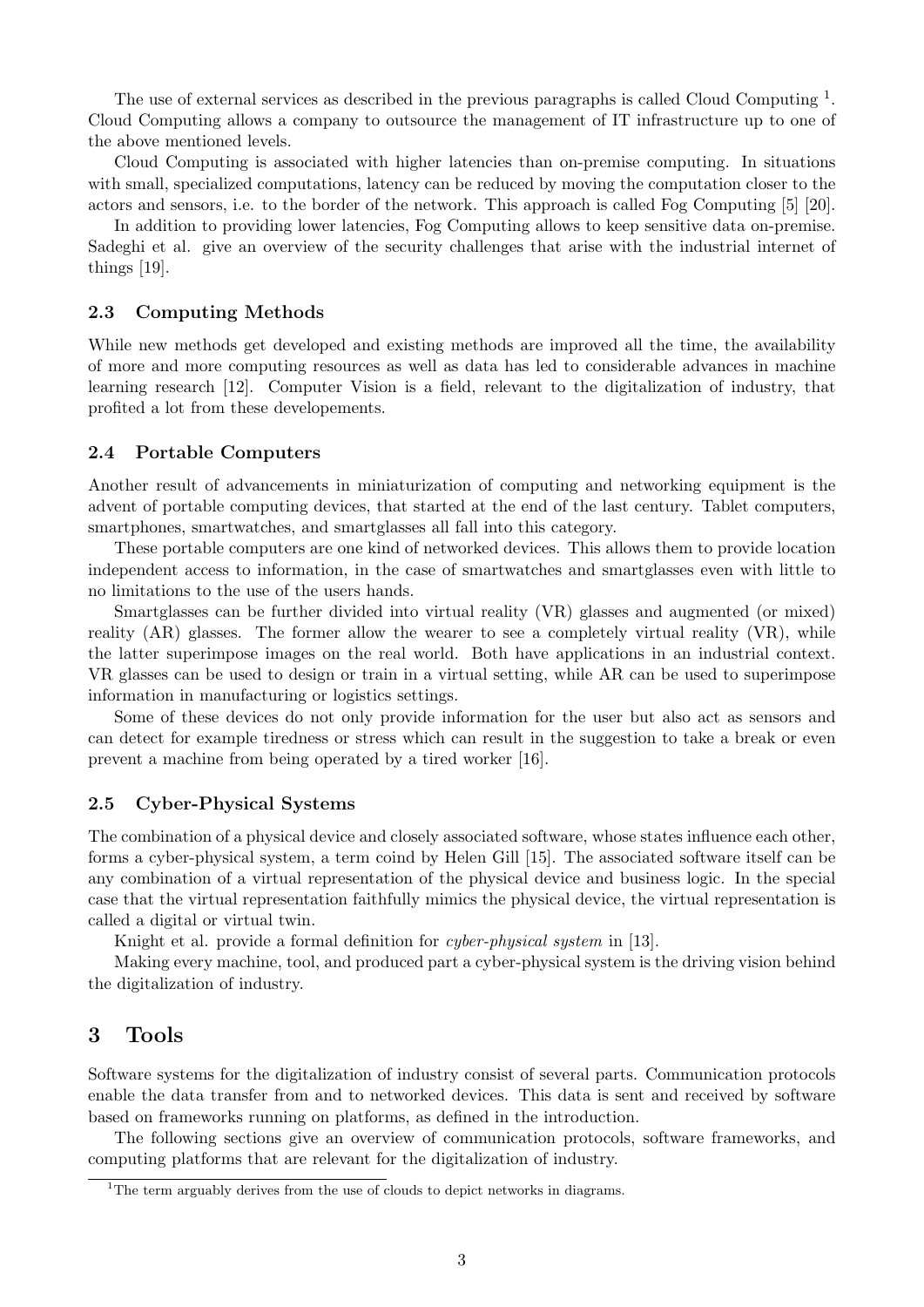#### 3.1 Communication Protocols

Networked devices are usually set up to communicate using the internet protocol (IP) on the internet layer and TCP, UDP or SCTP on the transport layer. Security is usually provided by TLS/SSL and DTLS on the transport layer or SASL on the application layer. On the application layer, there are multiple protocols in common use [18], [14]. Some of these protocols use HTTP as an additional layer. XML and JSON, as well as binary formats, are used.

In [18], Nitin Naik also states that different protocols and standards are needed, because the requirements vary so much that one protocol can not fit them all. The protocols described below indeed all address different concerns—requirements of a very big sensor network with limited power of the devices are fundamentally different from a set of machine tools that are supposed to work with each other or provide self-descriptions for planning processes. So there remains the question if a "one fits all" protocol is possible.

Appendix A provides a list of protocols suitable for communication between networked devices and software platforms.

#### 3.2 Platforms

A platform as defined in section 2.2 offers access to compute and storage resources. Software running on such a platform can communicate (receive and send data) with networked devices or other software systems. The ingested data can be processed or stored. The results of processing the data can be commands sent out to networked devices, data sent to other software systems, or information provided to humans in visual form.

Relevant platforms can be broadly categorized into general purpose platforms, general industrial platforms, and domain specific industrial platforms. Lists for each of these categories can be found in Appendix B.

Almost all platform providers are commercial entities, though with the European Grid Initiative<sup>2</sup> there is a provider without a pure commercial background.

In addition to Platform as a Service providers, there are frameworks, such as OpenStack<sup>3</sup> and CloudStack<sup>4</sup>, that enable the setup of on-premises platforms.

#### 3.3 Frameworks

Frameworks are sets of methods, software applications, and software libraries that allow a user to develop full applications. There are frameworks for software on various levels spectrum, from the infrastructure level, over the platform level to the software level.

#### 3.3.1 IoT Frameworks

In the platform section we already mentioned some frameworks that allow to host local platforms. IoT frameworks form another class relevant to the digitalization of industry. Derhamy et al. [6] give an overview over existing IoT frameworks and platforms. Platforms are already covered in a previous sections and listed in Appendix B.

Derhamy et al. classify frameworks into three classes according to which network architectures they support: Global Cloud, Peer to Peer, and Local Cloud. The main difference between the categories Global Cloud and Local Cloud is that frameworks in the latter category provide for communication between instances of platforms realized by them.

Another way to classify the frameworks is the separation into home automation and industrial automation frameworks. The classification has to be based on intent, since given enough effort most frameworks can be used for either.

The Appendix C lists popular IoT frameworks. For their classification, we refer to [6].

 $^{2}$ https://www.egi.eu

<sup>3</sup>https://www.openstack.org/

<sup>4</sup>https://cloudstack.apache.org/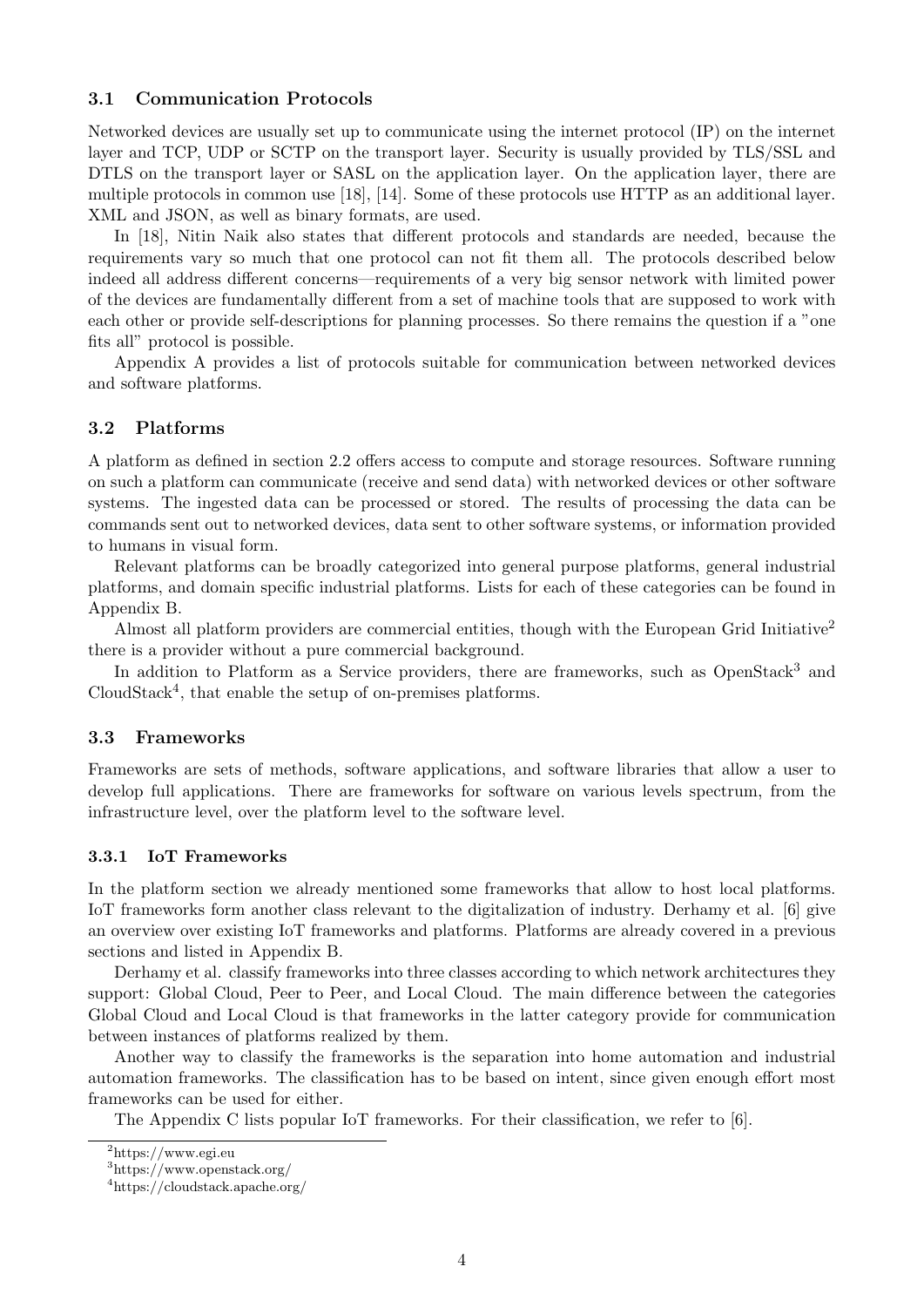The topic of frameworks is intertwined with many of the other covered in this paper. Many of the mentioned frameworks follow certain standards (see Section 4), for example with respect to the protocols they use (see Section 3.1).

#### 3.4 Ontologies

Communication between various devices is an important part of the digitalization of industry. How data is transfered is formalized by protocols, as covered in Section 3.1. To understand the data, the receiving end must also know its structure and semantics. Ontologies provide developers of different systems with a formal description of that structure and semantics.

Studer et al. [21] define an ontology as "a formal, explicit specification of a shared conceptualization.". Guarino et al. discussed this definition in [10].

An ontology in software context is employed in some application or system. Wache et al. [22] identified three different approaches to do that:

- single ontology approach: all information sources share the same ontology; changes in the semantics of one source require a change in the overall ontology and mostly in the other sources as well
- multiple ontology approach: every information source has its own ontology and there are mappings between the ontologies; changes in one source require the change of the related ontology and the mappings that affect this ontology
- hybrid ontology approach: this is like the multiple ontology approach but the mappings are minimized and there is a shared vocabulary that affects all ontologies; the single ontologies are specialized extensions of the overall vocabulary and depend on it (the entities in the local ontologies are defined with regard of the shared vocabulary); this approach intends to minimize the impact of a change in a single information source

These three categories were extended by a fourth one in [7]. There, Ekaputra et al. surveyed existing OBDI (ontology-based data integration) applications and found several that used a hierarchy of ontologies like a hybrid approach but where the local ontologies existed before the global one and were therefore independent from it.

Schema languages, such as XML Schema [9] and JSON Schema [24], allow for the definition of the simplest useful ontologies; those that only define structure. Modern ontology languages, like OWL2 [8], are far more expressive and provide for the creation of ontologies one can reason about.

# 4 Standard Bodies and Industry Consortiums

There are various standard bodies and industrial consortiums whose publications are relevant to the digitalization of industry. Many of these organizations exist for more than a decade, but in particular some industry consortiums were founded during the recent drive for the digitalization of industry.

Industry consortiums usually serve three important purposes: guidance of their members (and possibly others), fostering cooperation between them, and enabling the interoperability between solutions of different providers.

Guidance comes in the form of handbooks and training on how to implement new methods.

Cooperation can be fostered by interaction of members during training or at conferences, as well as, by providing shared facilities for development and testing.

To help interoperability, standards are developed, sometimes by consortiums, and then published, usually by established standards bodies.

In Appendix E we list standard bodies and industrial consortiums relevant to the digitalization of industry. Standards, recommendations and organizational frameworks can be found in Appendix F. This appendix, in particular, can only be a small, subjective selection. The digitalization of industry relies heavily on many preexisting technologies, that can not possibly—and need not—all be listed here.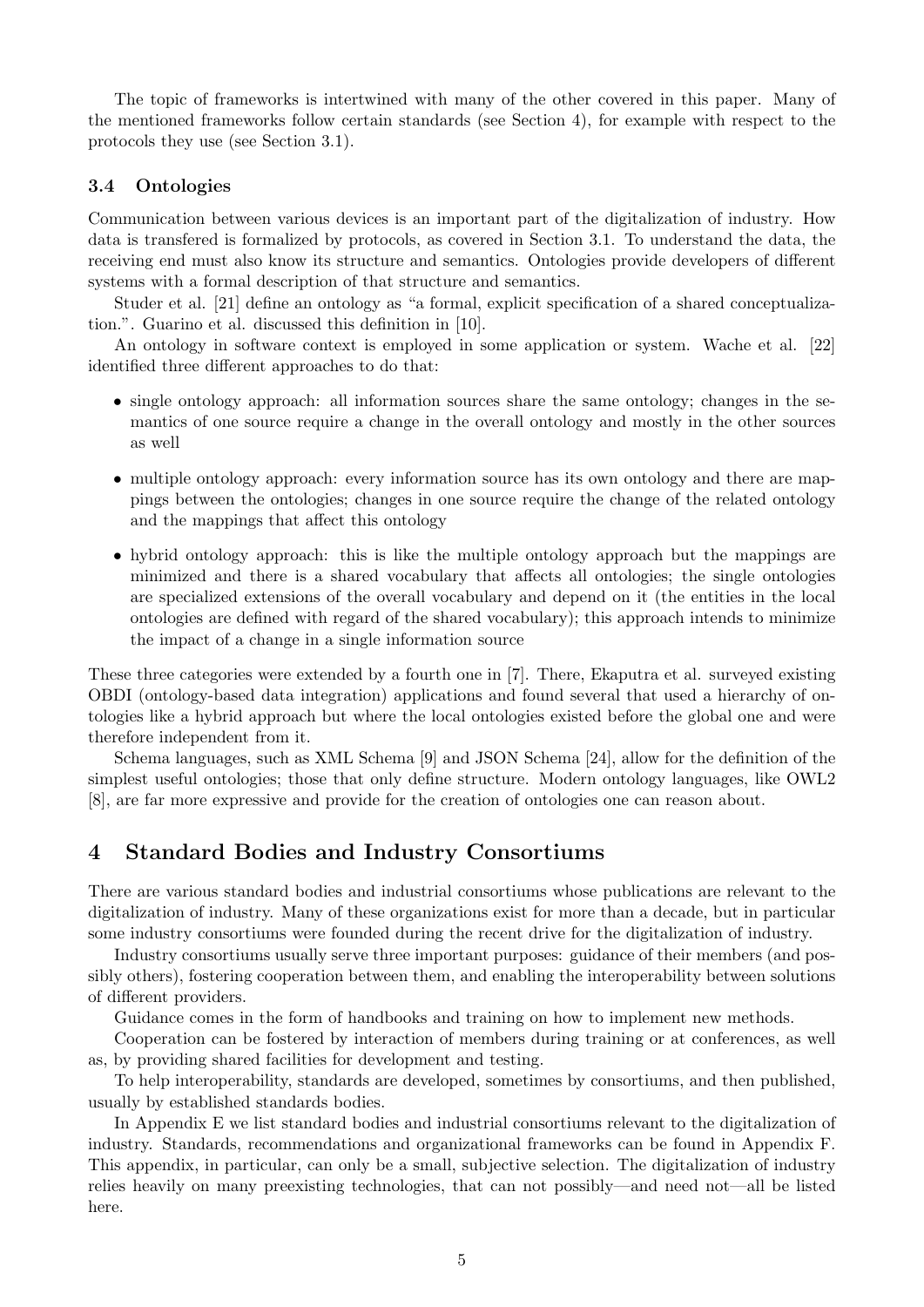# A Communication Protocols

A selection of communication protocols relevant to IoT:

```
Message Queue Telemetry Transport (MQTT)
https://www.oasis-open.org/standards#mqttv3.1.1
```
- Constrained Application Protocol (CoAP) https://tools.ietf.org/html/rfc7252
- Advanced Message Queuing Protocol (AMQP) https://www.amqp.org/

```
Hypertext Transfer Protocol (HTTP)
https://tools.ietf.org/html/rfc7230 (HTTP/1.1)
https://tools.ietf.org/html/rfc7540 (HTTP/2)
```
Extensible Messaging and Presence Protocol (XMPP) https://xmpp.org/

# B Platforms

## B.1 General Purpose Computing Platforms

The following list shows notable general purpose computing platforms. While five of these six are commercial providers, the European Grid Initiative is a federated platform of European research organizations that provides researchers with access to resources.

## Amazon Web Services

https://aws.amazon.com

European Grid Initiative

https://www.egi.eu

## Google Cloud Platform

https://cloud.google.com

### IBM Cloud

https://www.ibm.com/cloud

#### Microsoft Azure

https://azure.microsoft.com

#### SAP Cloud Platform

https://cloudplatform.sap.com

# B.2 Industrial Computing Platforms

The following list shows notable industrial computing platforms that have no focus on specific industries.

#### Adamos

https://en.adamos.com/

#### Bosch IoT Suite

https://www.bosch-iot-suite.com/

## Cumulocity

https://www.cumulocity.com/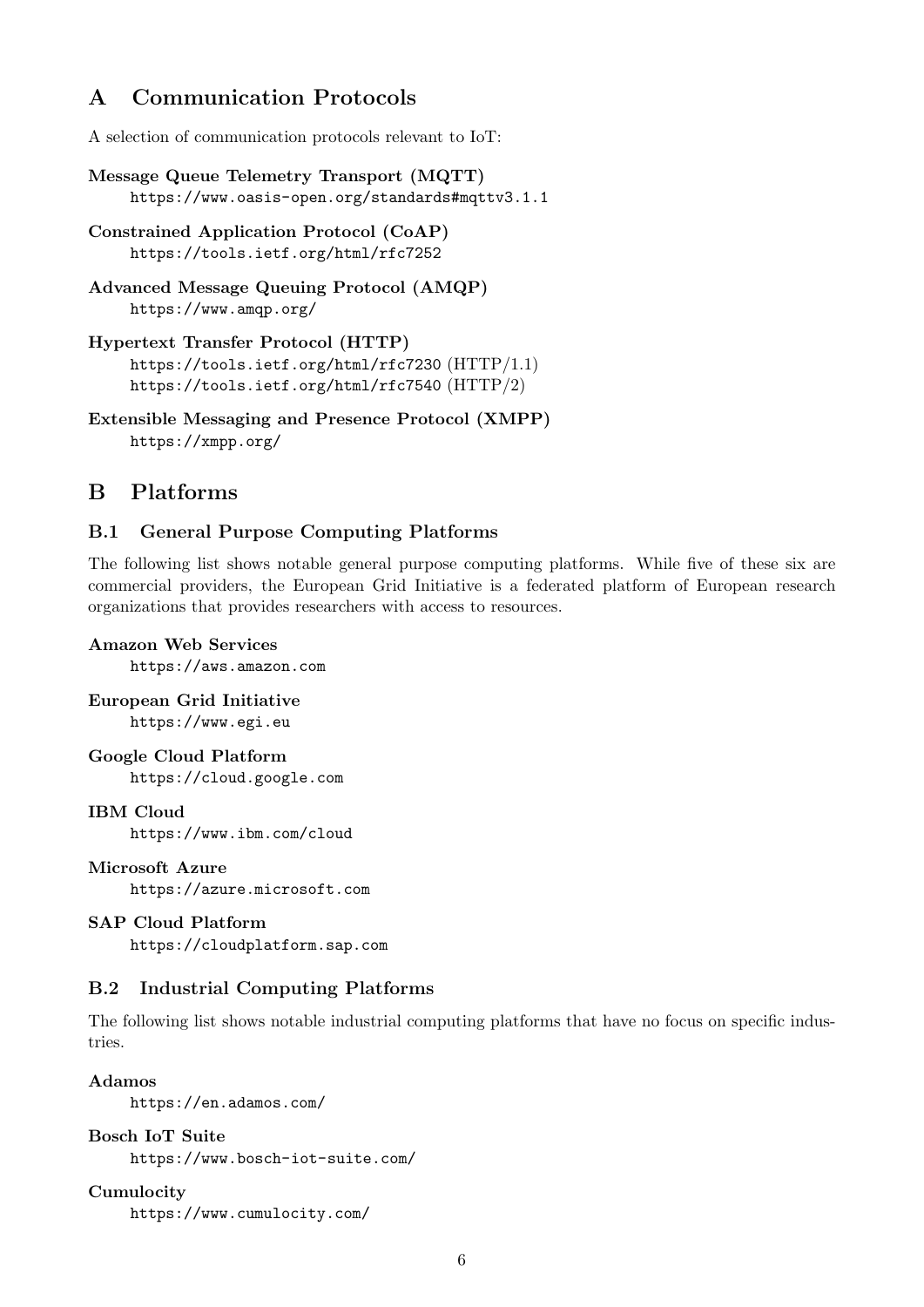#### GE Provides

https://www.ge.com/digital/predix

#### Inductive Automation

https://inductiveautomation.com/solutions/iiot

#### SAP Cloud Platform for the Internet of Things

https://www.sap.com/products/iot-platform-cloud.html

#### Siemens MindSphere

https://www.siemens.com/global/en/home/products/software/mindsphere.html

#### **ThingSquare**

http://www.thingsquare.com/

#### ThingWorx

https://www.ptc.com/en/products/iot/thingworx-platform

#### Xively

https://www.xively.com/

## B.3 Specialized Computing Platforms

There are various platforms specialized for industrial sectors or even just small groups of companies. The selection represents a very tiny sample of the existing platforms.

#### agXplatform

http://www.agxplatform.com/ Platform for the agriculture sector

#### BoostAeroSpace

http://www.boostaerospace.com/ Platform for the aerospace sector

#### Maritime Connectivity Platform

http://maritimecloud.net/ Platform for the maritime sector

# C IoT Frameworks

A selection of IoT frameworks:

#### AllJoyn

https://openconnectivity.org/developer/reference-implementation/alljoyn

#### Arrowhead

http://www.arrowhead.eu/

## AXCIOMA

https://www.axcioma.com/

## IoTivity

https://www.iotivity.org/

### IzoT

https://www.echelon.com/izot-platform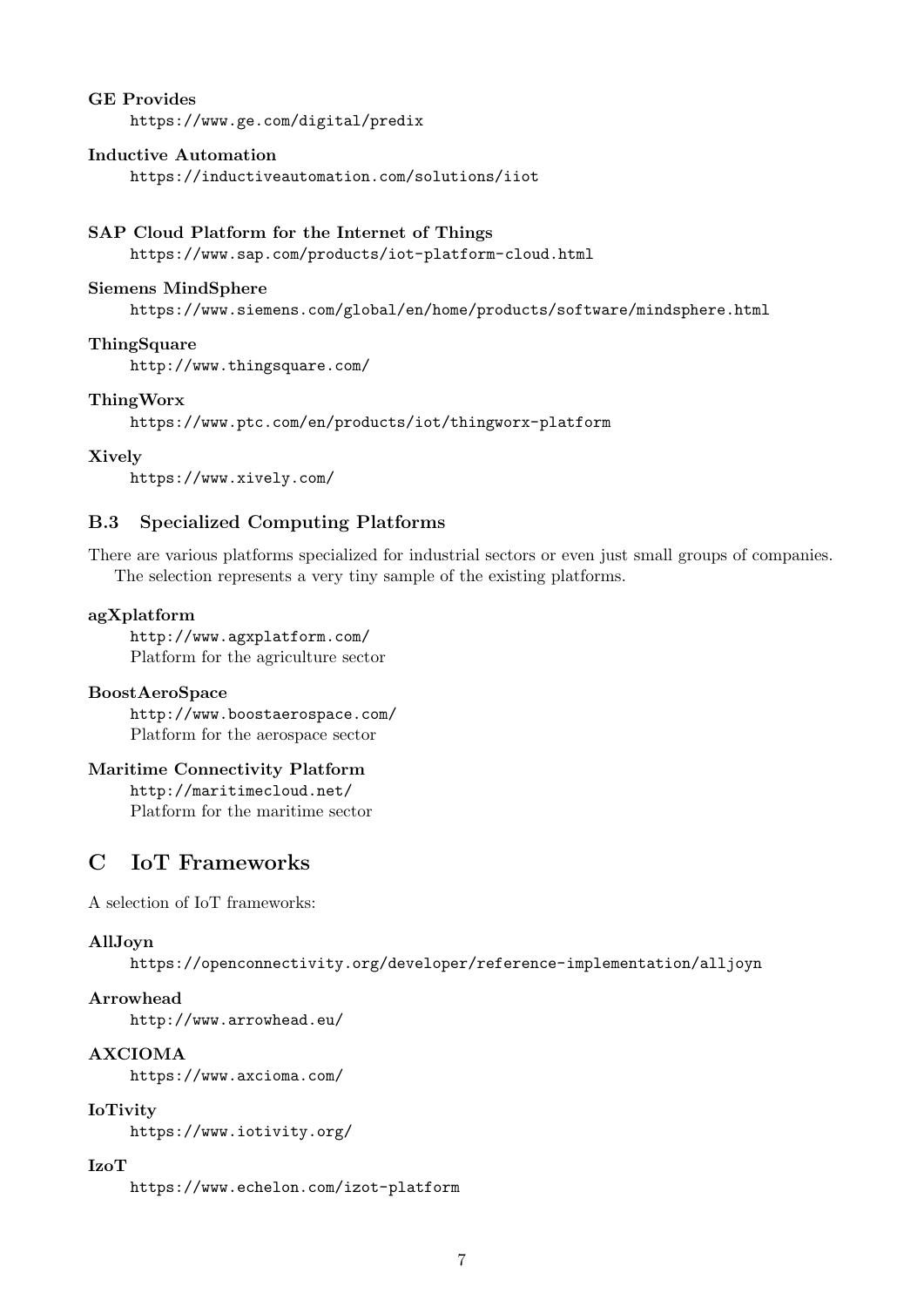### Kaa

https://www.kaaproject.org/

## Thread

https://threadgroup.org/

# D Ontologies

A selection of industry related ontologies:

## eClass

https://www.eclass.eu/ Product classification and description

## Model-Based Space Engineering Ontology [11]

https://zenodo.org/record/50670 An ontology for Model-Based Systems Engineering in the space sector.

Lists of general ontologies:

## @W3C

https://www.w3.org/wiki/Lists\_of\_ontologies

## @Protege

https://protegewiki.stanford.edu/wiki/Protege\_Ontology\_Library

# E Standard Bodies and Industry Digitalization Consortiums

A selection of relevant standard bodies and industry digitalization consortiums:

## International Organization for Standardization

#### https://iso.org

The International Organization for Standardization is a standard body that works on an international level, backed by a majority of countries. It releases and sells access to standards and norms.

## Industrial Internet Consortium

https://www.iiconsortium.org/

The Industrial Internet Consortium publishes recommendations<sup>5</sup> and is a forum for coordination in the realm of the digitalization of industry for its members.

## Plattform Industrie 4.0

## https://www.plattform-i40.de

Plattform Industrie 4.0 is a german industry consortium for the promotion of industry digitalization.

## Object Management Group

http://omg.org

The Object Management Group creates publishes specifications for data formats and languages, UML being one notable example.

 $^{5}$ http://www.iiconsortium.org/white-papers.htm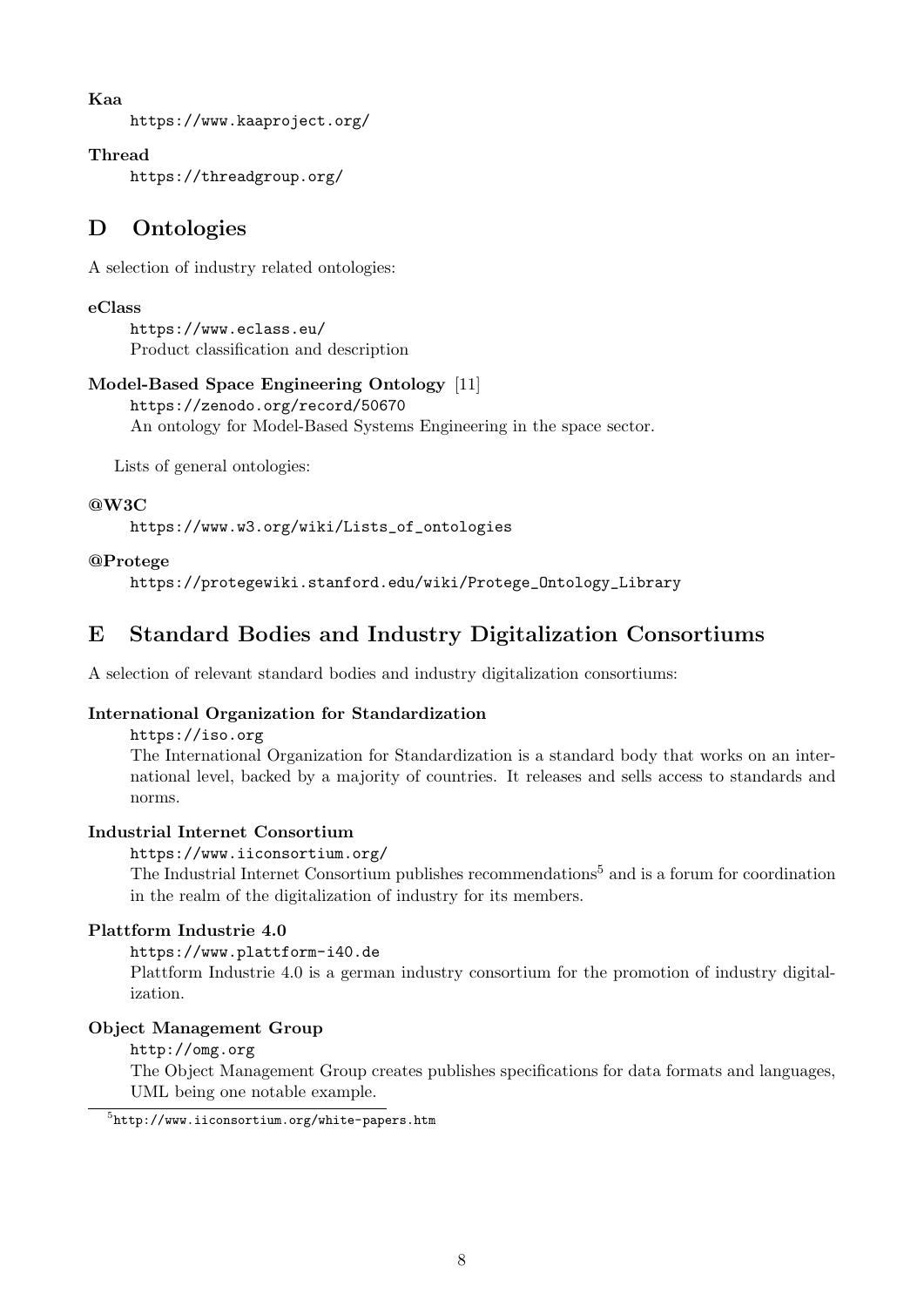# F Organizational Frameworks

The following two publications with coarse reference architectures for industry digitalization.

- Industrial Internet Reference Architecture [17]
- Reference Architektur Modell Industry 4.0 [3]

# References

- [1] Map overview of digitising european industry initiatives across europe. https://ec.europa.eu/digital-single-market/en/news/ map-overview-digitising-european-industry-initiatives-across-europe. Accessed: 2017-11-08.
- [2] Overview of european initiatives on digitising industry. http://ec.europa.eu/information\_ society/newsroom/image/document/2016-16/overview\_of\_digitising\_industry\_with\_ links\_15202.pdf.
- [3] Reference architecture model industrie 4.0.
- [4] Kevin Ashton. That 'internet of things' thing. http://www.rfidjournal.com/articles/view? 4986, 2009. Accessed: 2017-11-09.
- [5] Flavio Bonomi. Connected vehicles, the internet of things, and fog computing. In The Eighth ACM International Workshop on Vehicular Inter-Networking (VANET), Las Vegas, USA, pages 13–15, 2011.
- [6] Hasan Derhamy, Jens Eliasson, Jerker Delsing, and Peter Priller. A survey of commercial frameworks for the internet of things. In 2015 IEEE 20th Conference on Emerging Technologies  $\mathcal{B}$ Factory Automation (ETFA). IEEE, sep 2015.
- [7] Fajar J. Ekaputra, Marta Sabou, Estefanía Serral, Elmar Kiesling, and Stefan Biffl. Ontologybased data integration in multi-disciplinary engineering environments: A review. OJIS, 4(1):1–26, 2017.
- [8] Motik et al. Owl 2 web ontology language structural specification and functional-style syntax (second edition), 2012. https://www.w3.org/TR/owl2-syntax/.
- [9] Fallside and Walmsley. Xml schema part 0: Primer second edition, 2004. https://www.w3.org/ TR/xmlschema-0/.
- [10] Nicola Guarino, Daniel Oberle, and Steffen Staab. What is an ontology? In Handbook on Ontologies, pages 1–17. Springer Berlin Heidelberg, 2009.
- [11] Christian Hennig, Alexander Viehl, Benedikt K¨ampgen, and Harald Eisenmann. Ontology-based design of space systems. In Lecture Notes in Computer Science, pages 308–324. Springer International Publishing, 2016.
- [12] M. I. Jordan and T. M. Mitchell. Machine learning: Trends, perspectives, and prospects. Science, 349(6245):255–260, jul 2015.
- [13] John Knight, Jian Xiang, and Kevin Sullivan. A rigorous definition of cyber-physical systems. Trustworthy Cyber-Physical Systems Engineering (2016), 47, 2016.
- [14] Sylvain Kubler, Manik Madhikermi, Andrea Buda, and Kary Främling. QLM messaging standards: Introduction and comparison with existing messaging protocols. In *Studies in Computa*tional Intelligence, pages 237–256. Springer International Publishing, 2014.